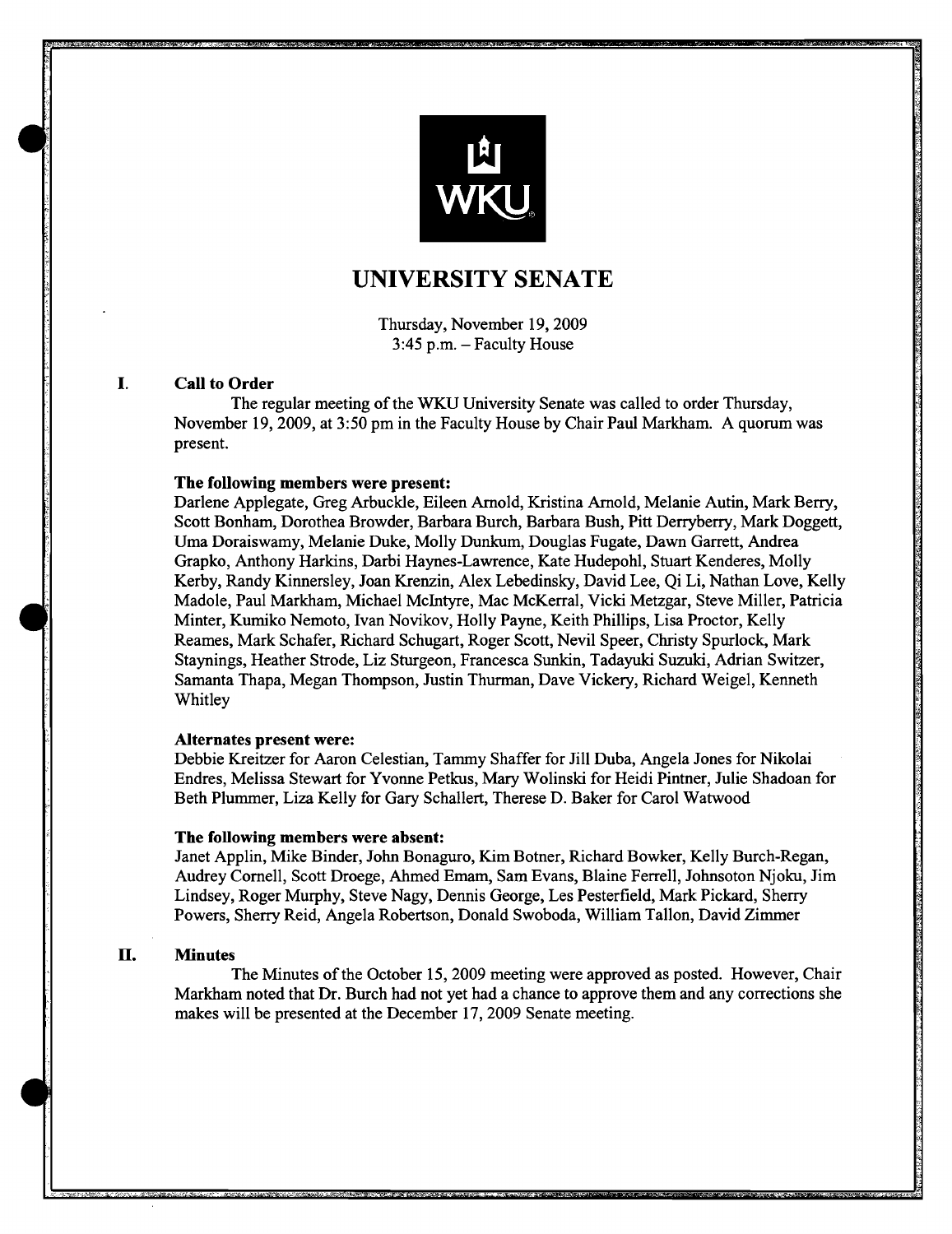## III. Reports

## A. Chair, Paul Markham

Chair Markham directed senators to review the agenda attachment entitled Potential Business Items for Senate. The list was compiled based on suggestions obtained from various sources including the Faculty Welfare Survey, CAD, Administrators, and the New Senator Orientation. Highlighted items are currently under consideration by the SEC or Senate standing committees, but he added that senators should feel free to indicate any other items they would like to suggest as additional priorities.

Chair Markham provided an update about the motion made by Senator Applegate at the October 15, 2009 Senate meeting requesting the SEC to investigate WKU licensing logo issues. President Ransdell, Deborah Wilkins, and Dr. Larry Snyder attended the November 2, 2009 SEC meeting to discuss the issue. The matter is still under review by SEC due to its complex nature. Deborah Wilkins will be compiling additional data for the December SEC meeting.

B. Vice Chair, Holly Payne

No report this month.

C. Coalition of Senate Faculty Leadership for Higher Education (COSFL), Molly Kerby Senator Kerby noted that COSFL has a representative to CPE and that the representative's minutes from the November CPE meeting are available on the WKU Senate

website. She suggested that senators review the minutes and pay particular attention to the budget information related to capital projects and tuition caps.

Senator Kerby stated that she and Senator Hudepohl will be attending the next COSFL meeting scheduled for Saturday, November 21 at the CPE offices in Frankfort.

Senator Kerby stated that she is now webmaster for the COSFL website which she will link to the WKU Senate website.

#### D. Advisory

1. Faculty Regent, Patricia Minter

Regent Minter announced that, as was done last month, a verbatim transcript of her report will be available on the Senate website (see posted document). Regent Minter's comments focused on the October 30, 2009 WKU Board of Regents meeting. She thanked faculty and staff who participated in the protest the day of the meeting and/or signed the protest petition. She noted that the petition received 260 signatures including approximately 50 from staff. She hopes that the concerns expressed by WKU employees, WKU students, and the general public will be taken into account at the January 2010 Board of Regents Meeting at which the pay raises for Dr. Selig and Dr. Kahler will be reconsidered.

#### 2. Provost, Barbara Burch

Provost Burch stated that there are numerous, often overlapping, committees and task forces operating at the state level. She thinks that the topics of particular emphasis include the following:

- o transferability (a perceived problem whether or not it is a real one)
- o general education (related to transferability of credit)
- o actions to improve "efficiency" and "cost savings" (includes shorter time to degree  $-$  e.g. 3-year degree)
- o accountability for student success (placement, documenting interventions, retention, graduation rates)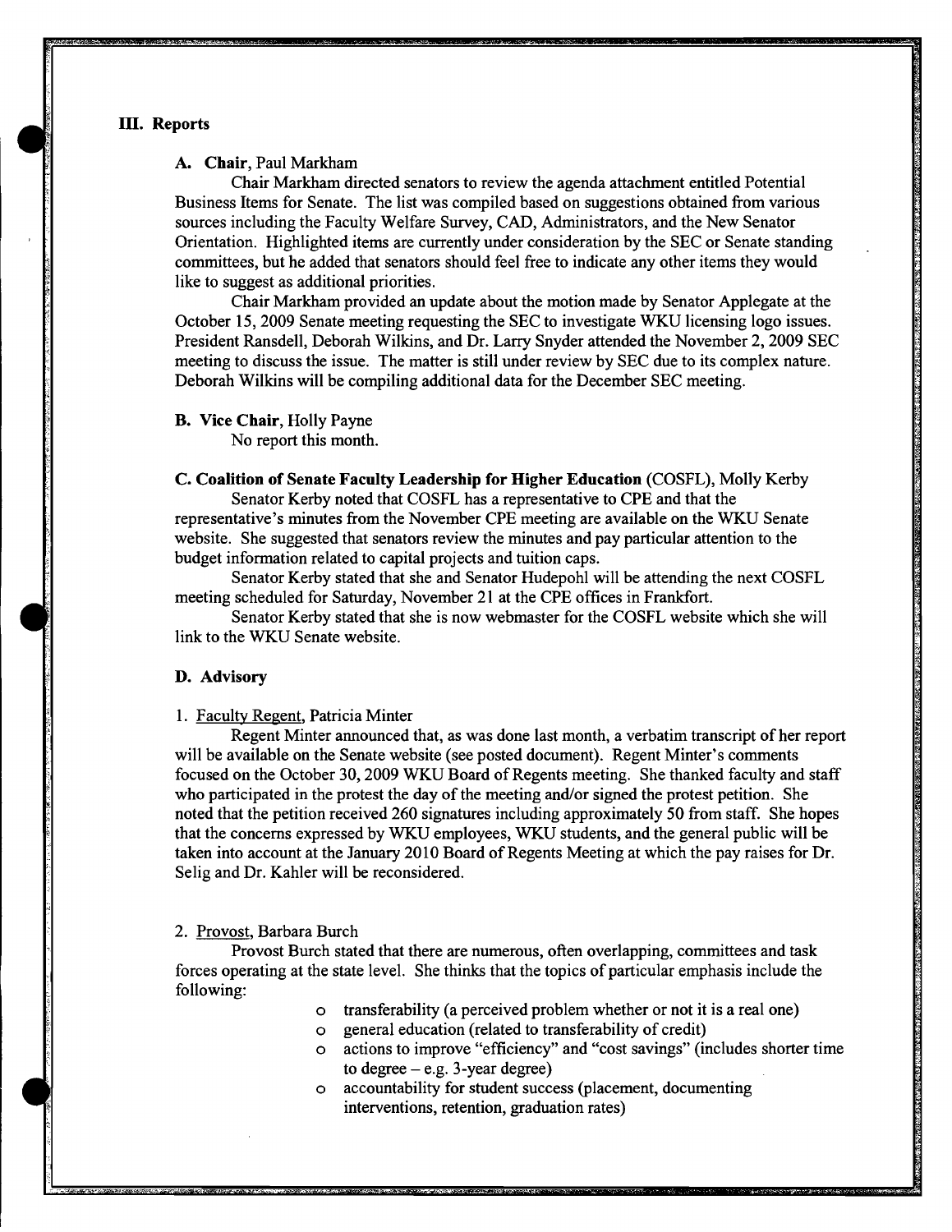Provost Burch stated that though she agrees there is room for improvement in all of the noted areas, she is distressed because if a student doesn't have a focused goal on day one then the institution is penalized. She added that most educators have never believed that a student should have to know by day one. She suggested that Senate may want to issue a statement about the value of a university education and its place in the world.

Provost Burch also expressed concern about proprietary institutions and their ability to cherry pick students which in turn threatens our overall base. She also asked that faculty think about the word "efficiency" because *WKV* has to issue regular efficiency reports (about curriculum and other things). She noted, for instance, that we add more courses than we subtract and that some of those courses are offered infrequently. She suggested that faculty make hard choices about curriculum and still retain a comprehensive university experience.

Provost Burch next reported that she has been traveling for the last two weeks, partly as a way to secure more scholarship study abroad opportunities for students.

Finally, Provost Burch announced that "carry forward" money has been distributed but that the administration is holding some of it back until the next legislative session in case it turns out that we have to give some of it back to the state.

3. SGA President, Kevin Smiley

SGA President Smiley briefly described some current SGA activities:

- o "dine with decision makers" local state legislators to campus for dinner and free basketball
- o sustainability efforts, "green teams" doing green things on campus; e.g. greening offices; can notify Kevin if want office "greened" or Christian Ryan Downing
- o scholarship programs (applications on website)
	- study abroad scholarships
	- scholar development grants fund academic projects

SGA President Smiley also mentioned that he signed the "get real" petition to encourage legislators to reconsider the minimum drinking age because he believes that the current alcohol policy doesn't work.

#### IV. Standing Committee Reports

A. Graduate Council, Nevil Speer (Chair)

Chair Speer presented the Graduate Council report which was unanimously approved.

B. VCC, Julie Shadoan (Acting Chair)

Acting Chair Shadoan presented the VCC agenda which was unanimously approved.

- C. General Education, Rich Weigel (Chair) No report this month.
- D. Faculty Welfare&Professional Responsibility, Jim Fulkerson & Vicki Metzgar (co-Chairs) No report this month.

# E. Academic Quality, Tony Harkins (Chair)

Chair Harkins stated that, contrary to a story printed in the College Heights Herald, his committee is not presenting information about the SITE evaluations today.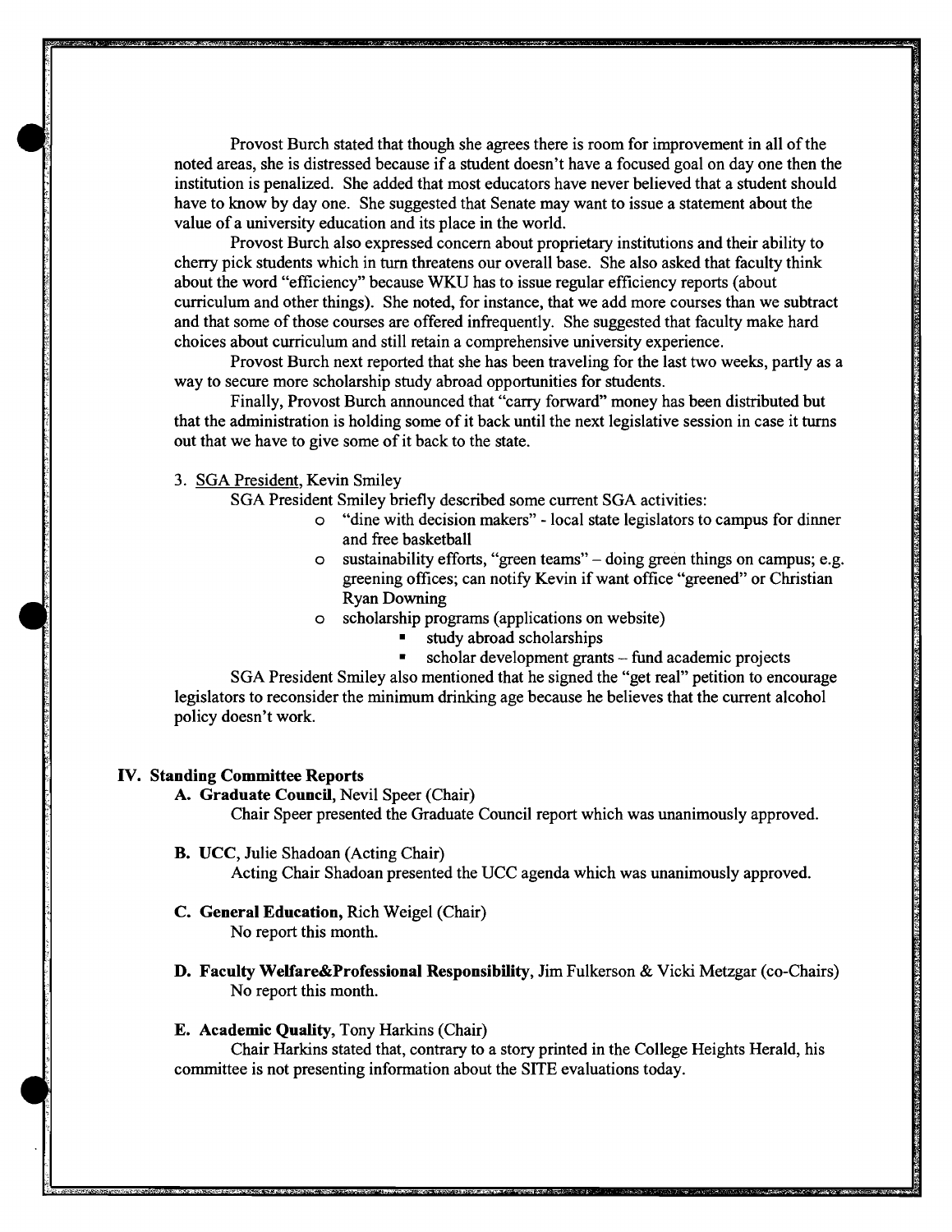# V. Old Business

 $\begin{array}{c} \bullet \\ \bullet \\ \bullet \end{array}$ 

 $\bullet$ 

A. Update on Provost Search (Sharon Mutter, Chair of Provost Search Committee)

Chair Mutter encouraged senators to visit the search committee website, ask questions, and provide insight to committee members. She shared the following details about the search process:

- o committee received 70 applications by the October 15 deadline.
- o committee has finished the initial review of applications and has whittled the pool down to 38-39 applications that meet the minimum qualifications of the job description.
- o committee is currently working to generate a list of their top 15 candidates by December.
- o committee will then initiate telephone interviews with those 15.
- o committee plans to conduct on-campus interviews between the end of January and the end of February.
- o committee will then forward their top three names to Dr. Ransdell who will make the final decision; ideally the process will be concluded by May 1.

In response to a question from the floor, Dr. Mutter indicated that the committee has permission to schedule on-campus interviews with five candidates.

B. Update on General Education Task Force (Larry Snyder, Chair of General Education Task Force)

See handout entitled, LEAP Essential Learning Outcomes.

Dr. Snyder indicated that the task force is one year into what is expected to be a threeyear process. He shared the following details about the progress of the task force:

- o he will present Provost Burch with a task force status report next week.
- o the task force will hold a variety of forums in spring 2010 to gather feedback from the wider campus community.
- o any changes to general education will not be driven by issues of assessment.
- o the task force supports using the LEAP principles of learning as the foundation for our general education framework (see handout). He stated that the task force and provost generally support these principles which were developed from interviews with institutions of higher education from across the U.S. Further, using such a document may prevent the Kentucky legislature from imposing a standardized general education system.
- o a website providing infonnation about task force activities and general education resources will be available by December I, 2009 and will include a place for faculty to make comments.
- o he anticipates implementing a new general education system as early as fall 2011.

Provost Burch added that she thinks it is very important to continue working on revisions to our general education program because she has no doubt that the Kentucky Legislature will attempt to impose some type of general education system statewide. She feels that the more proactive we are now, the more likely we are to have a say in how it looks.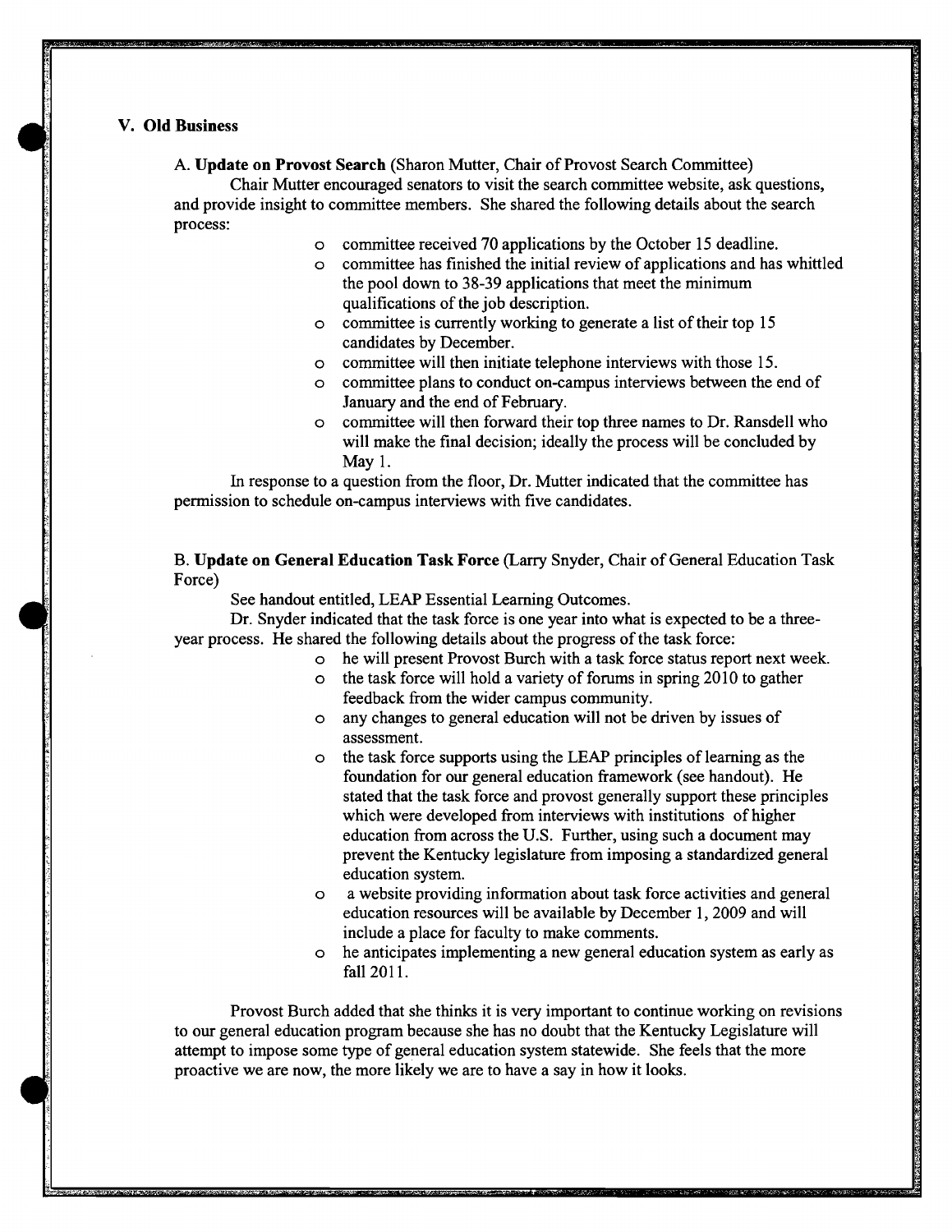c. Update on March 2009 Senate resolution RE: insurance reserve (See posted attachment)

Chair Markham reads the March 2009 resolution (see attachment). He then states that the outstanding issue is the drain on the insurance reserve fund. He notes that the SEC has draft a resolution, to be brought up under New Business, but wanted to give senators a chance to ask questions first.

Senator Lebedinsky raises a question about the fact that the money in the reserve fund is being invested in the stock market. He states that private insurance companies do not do that, that stocks are risky, and that if we are going to invest the money it should be in something more secure like bonds. Senator Shadoan, member of the Benefits Committee, explained that because it is in a Foundation account, it is invested like all other money in foundation accounts. She's not sure what, if any, mechanism exists by which employees could control how money in a Foundation account is invested. Regent Minter stated that in her opinion as a rank-and-file member of the Benefits committee that the money should remain where it is until it breaks even; as long as it remains there the loss that has occurred in the last year will not be realized. Once it breaks even, we should consider if we want to make any changes.

Senator Browder expressed concern about the use of funds from Workman's Compensation to offset the rise in insurance premiums this year. Senator Shadoan and Regent Minter, members of the Benefits Committee, explained that the premiums had been set too high for that account and that there were reserves available for the one-time transfer (\$1.5 million) the Benefits Committee voted on to help offset the rise in insurance premiums this year.

Senator Shadoan pointed out that we do need a long-term strategy to address the problem of cost-shifting that is going on. Insurance premiums are not going down and if we continue to have claims like we did last year it's going to be even worse. The increased and increasing cost cannot continue to be shifted to the backs of employees. We need a long-term plan to come up with alternatives. Some discussion followed.

Senator Shadoan moved for the formation of an ad-hoc committee, membership to be determined by the Senate Chair, who have relevant expertise to investigate the insurance reserve fund and the issue of cost shifting. The motion, seconded by Senator Speer, passed unanimously. The ad-hoc committee needs have its findings ready by the February meeting of the Benefits Committee. Dr. Miller added that the committee needs to remember that its results affect all employees, including staff.

## VI. New Business

•

•

A. November 2009 SEC Motion regarding Health Fund Reserve Accountability

Chair Markham reads the November 2009 SEC Resolution (see posted attachment). The motion passes unanimously with no discussion.

B. Senator Keith Phillips, Biology, brought forth one issue:

He stated that the Biology Department is currently reviewing its tenure and promotion guidelines and is considering some kind of instructor or lecturer ranks. He would like the Senate bring back this issue and see if we could get something approved; the last document he saw on it was something like Lecturer 1, Lecturer 2, Senior Lecturer.

Chair Markham asks if it would be acceptable to refer the matter to the Executive Committee for consideration. Senator Phillips agreed with this suggestion.